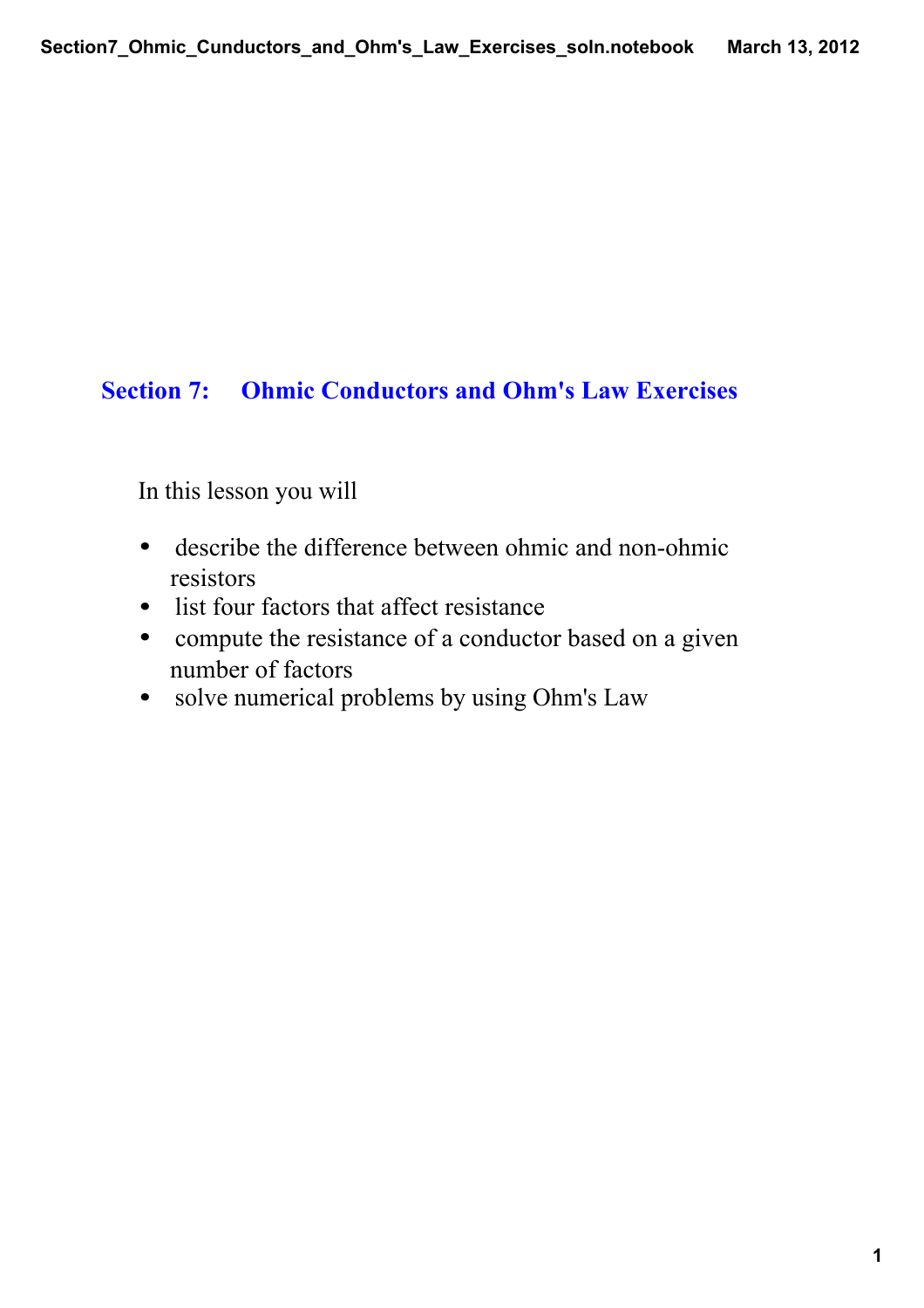## **Ohmic and non-ohmic resistors**

In section 6, we connected a small piece of toaster element to different voltages and measured the current through it.

A graph of **V versus I** gave a straight line and the **slope was** defined as the **resistance** of the piece of toaster element.

The piece of element is called a **resistor**, and the **measure of its opposition** to electron flow is called the **resistance** of the resistor.

The resistance of any substance depends on the number of collisions of free electrons with the atoms or ions of the substance. (The greater the number of collisions, the greater the resistance.)

When V versus I (or I versus V for that matter) results in a straight line, the resistor has a **constant** resistance. That is, the resistance does not change as the current through it increases. The graph remains straight. The slope is constant. Such resistors are said to be **ohmic** because they obey Ohm's law.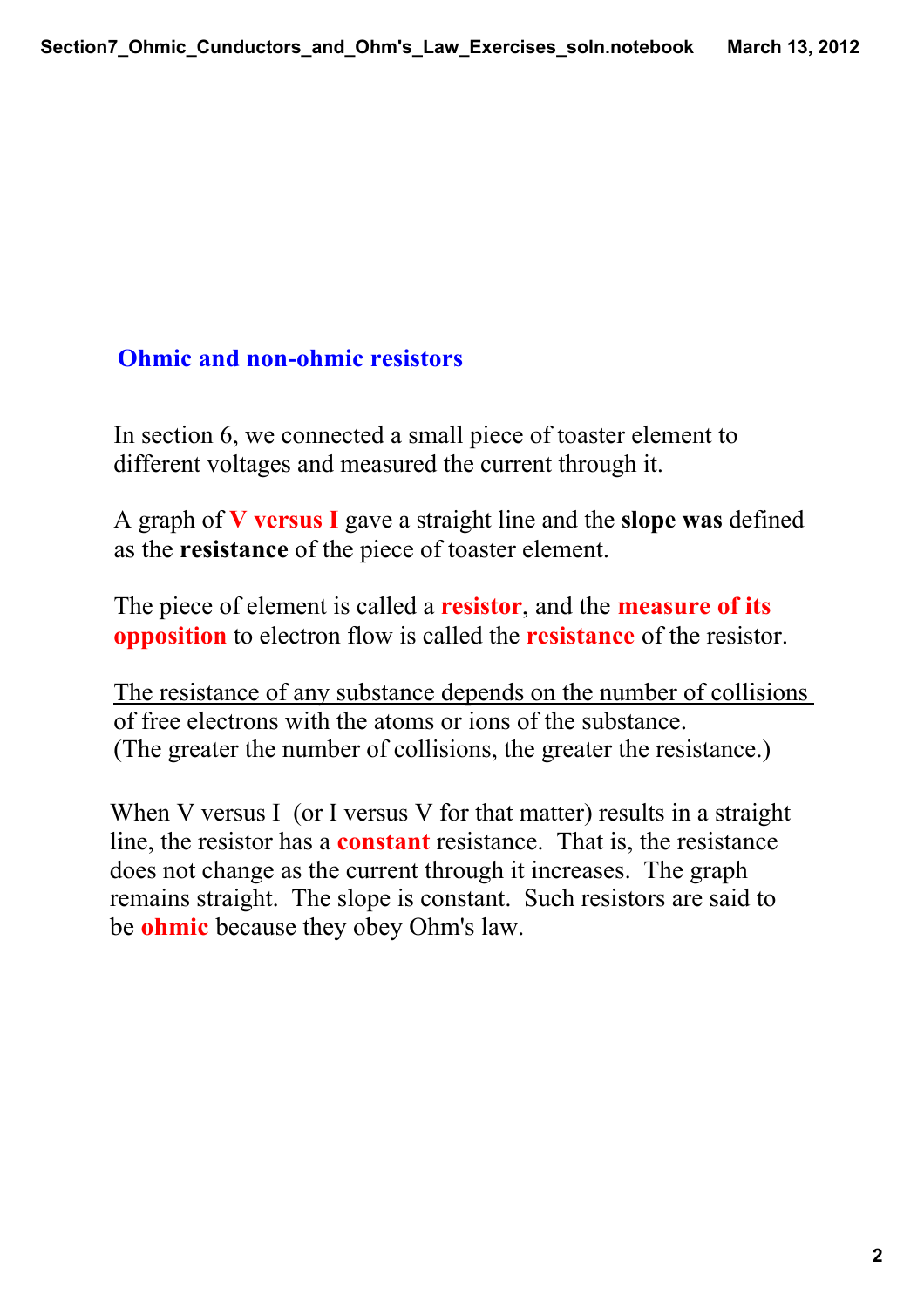

**Diagram 1:** - 3 different ohmic resistors

**Diagram 2:** - the resistor is ohmic for smaller currents and non-ohmic for larger currents.

 As the current becomes larger, **the circuit element heats up**, which means its molecules vibrate faster. The extra vibration of the molecules makes it harder for electrons to pass through. That is, the resistance no longer remains constant.

 As **I** becomes larger, the slope of the line steadily increases.

- Not all non-ohmic resistors increase in resistance as the current increases, as show in diagram 3 and 4.

| Diagrams 3 and 4: | - result from the same measurements.               |
|-------------------|----------------------------------------------------|
|                   | - The graphs only appear to be different           |
|                   | because V and I are interchanged on the axes.      |
|                   | - This graph is very similar to the characteristic |
|                   | graph of a diode.                                  |
|                   | - As the current becomes larger, the slope         |
|                   | becomes smaller. That is, the resistance           |
|                   | becomes smaller, which in turn allows the          |
|                   | current to flow more freely, and so on.            |
|                   | Because the current increases so rapidly,          |
|                   | the I versus V graph is usually the one            |
|                   | that is shown in physics textbooks.                |

Summing up: **Ohmic** means **constant resistance**, **non-ohmic** means the resistance is **not constant.**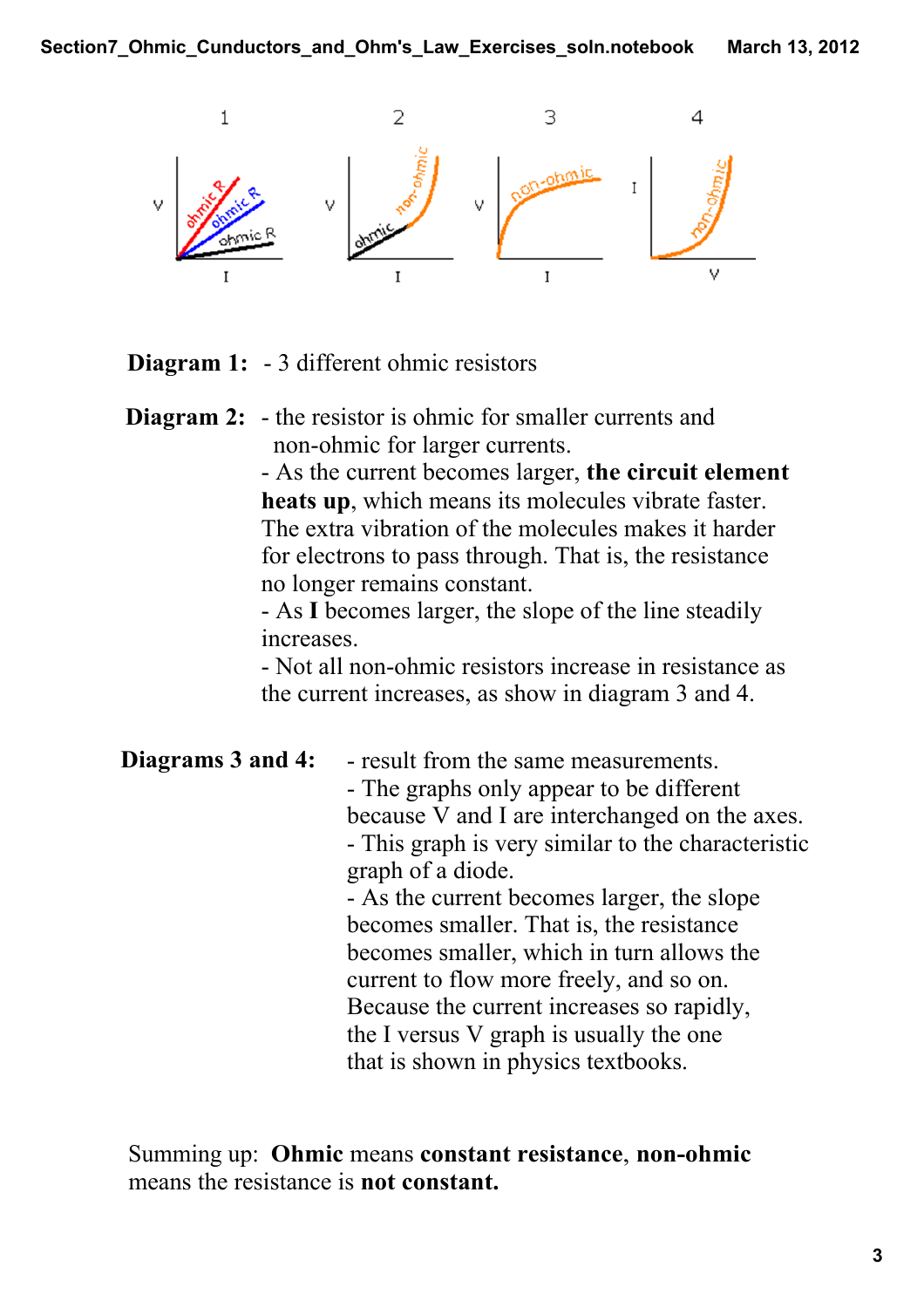A **resistor** is a device that restricts the flow of electric current. By reducing the amount of current that can flow or 'slowing it down', you can make the electricity do work. When electrons pass through resistors, they collide with the molecules and lose some of their energy. This energy is transferred into other types of energy.

## **Four Factors that Affect Resistance**

- (i) **Temperature:** Resistance is increased with the increase of temperature and vice versa. (Not directly proportional)
	- As temperature increases the motion of the atoms and ions in the conductor increases, thus a greater chance that moving electrons will run into the atoms or ions. This increases the resistance.
	- -In most cases, a non-ohmic substance increases in resistance as its temperature rises.
- (ii) **Length:** The resistance of a conductor is directly proportional to its length.  $({\bf R} \propto {\bf L})$ 
	- As current is forced to move a longer distance, the probability of the electron colliding with an atom or ion increases, thus increasing its resistance.
	- In mathematical terms:  $R \propto L$  or  $\frac{R_1}{R_2} = \frac{L_1}{L_2}$
	- $\overline{a}$  Caution: in order to write that last expression the two resistors must be identical in every way **except the length** (same diameter, same substance, same temperature).
- (iii) **Cross-sectional Area:** The resistance of a conductor is inversely proportional to its cross sectional area.  $(R \alpha 1/A)$ 
	- A larger area means the electrons have more room to move around and thus less chance of a collision. Therefore, the resistance is decreased.

- In mathematical terms: 
$$
\mathbf{R} \propto \mathbf{1}/\mathbf{A}
$$
 or  $\frac{R_1}{R_2} = \frac{A_2}{A_1}$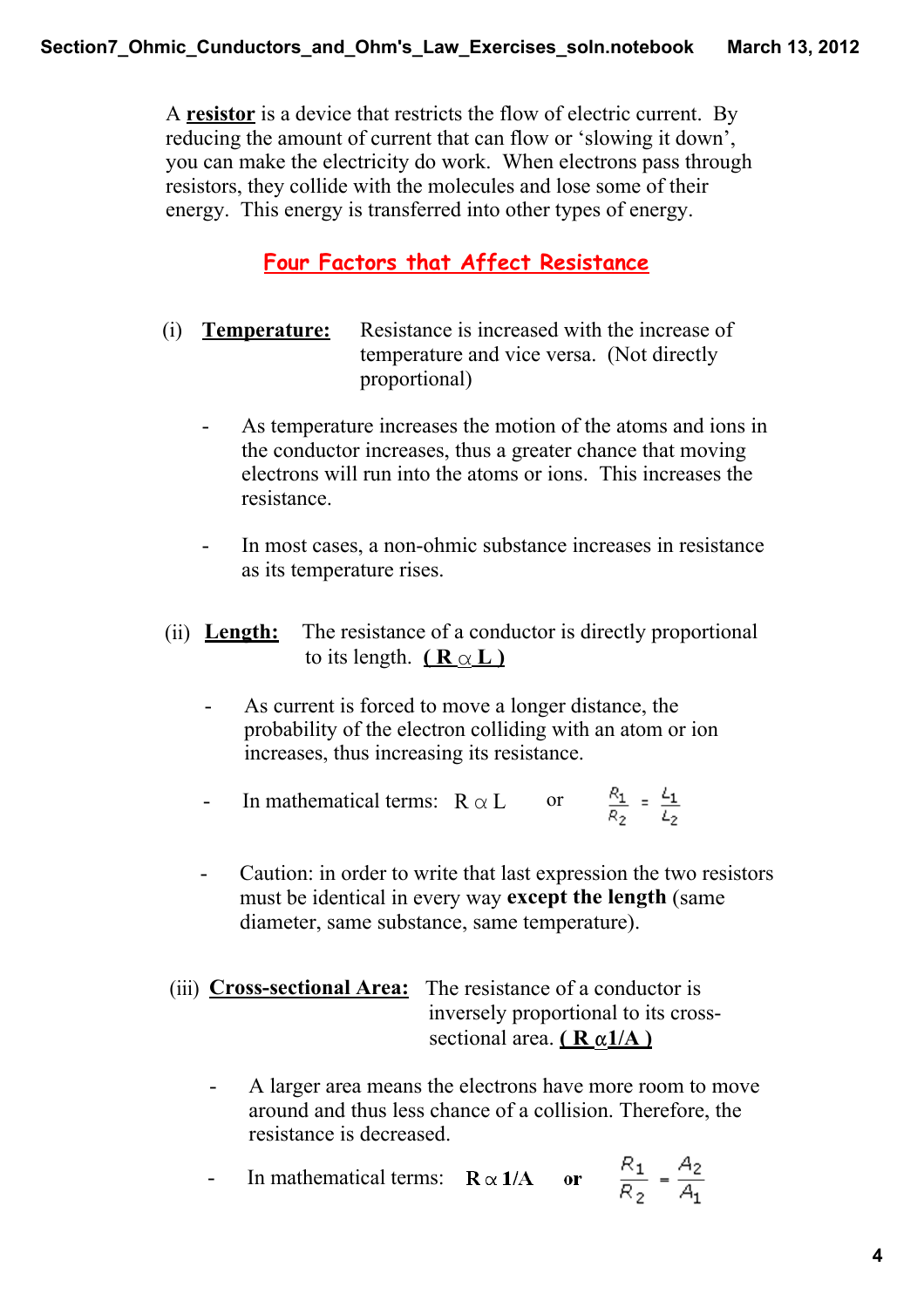- (iv) **Nature of the material:** The resistance of a conductor depends upon its atomic structure.
	- \_ Silver and copper are extremely good conductors. Glass and hard rubber are non-conductors or insulators. It is not difficult to incorporate the type of material into a mathematical expression for resistance:

$$
R = \rho \cdot \frac{L}{A} = \frac{(\Omega \cdot \phi)(\phi)}{\phi h^2}
$$



 The physical name for ρ is **resistivity**. The resistivities of silver and copper are extremely tiny at 1.59 x  $10^{-8}$   $\Omega$ m and  $1.68 \times 10^{-8}$  Qm, respectively. On the other end of continuum, the resistivity of hard rubber is extremely large:  $10^{13}$  to  $10^{15}$  Ωm. From these values you can see that for a good conductor,  $\rho$  is very tiny; and for a good insulator  $\rho$  is very large.

## **Examples:**

1 Express the resistance of a wire in terms of the radius of the crosssection of the wire.



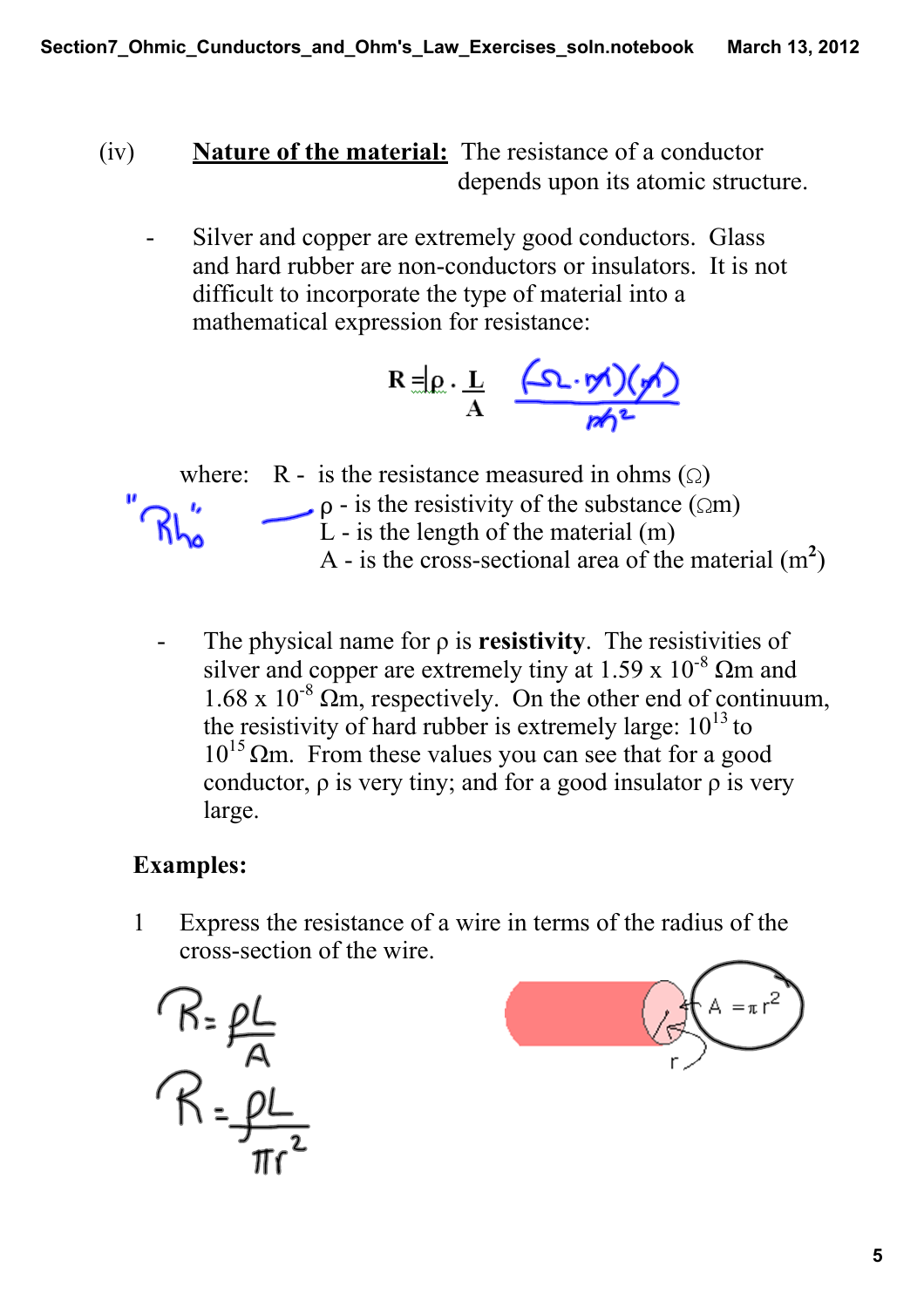2 What is the resistance of a piece of aluminum wire, 1.5 km long with a diameter of 10.0 mm? The resistivity of aluminum is  $1.86 \times 10^{-8} \Omega$ .m.  $\mathbf{r}$ 

$$
L = 1.5km
$$
  
\n $= 1500m$   
\n $r = 5mm$   
\n $= 0.005m$   
\n $P = 1.86 \times 10^{-8} \text{nm}$   
\n $= 0.36 \text{m}$   
\n $= 0.36 \text{m}$   
\n $= 0.36 \text{m}$ 

3 What is the resistivity of a piece of wire that is 1.8 m long, 1.2 mm in diameter, and having a total resistance of  $0.027 \Omega$ ?

$$
\rho = ?
$$
  
\n $r = 0.6$ mm  
\n $r = 0.6$ mm  
\n $R = \rho L$   
\n $\rho = \frac{\pi r^2 R}{L}$   
\n $R = 0.6 \times 10^3 m$   
\n $\rho = \frac{\pi (0.6 \times 10^3 m)(0.027 s)}{1.8 m}$   
\n $\rho = 1.7 \times 10^{-6} s m$ 

4 A piece of copper wire has a resistance of 2.0 x 10<sup>-3</sup>  $\Omega$ . What will be the resistance of another piece of copper wire with the same cross-sectional area but double the length?

$$
R\alpha L
$$
 :: R= 3(3.0x10<sup>3</sup>2)  
R $\alpha$ (2) :: R= 3(3.0x10<sup>3</sup>2)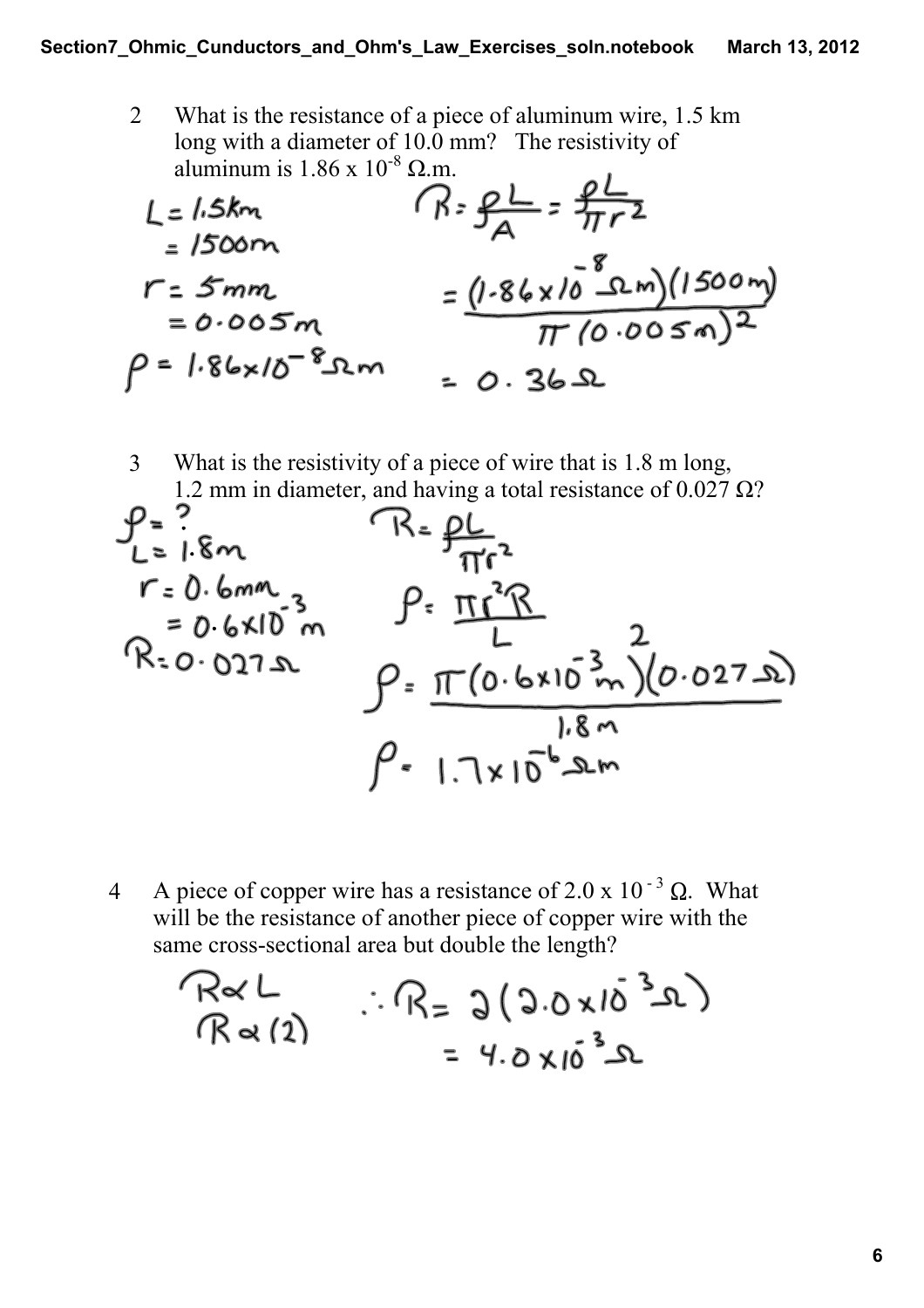5 A length of wire has a cross-sectional area of  $3.0 \text{ mm}^2$  and a resistance of 2.0 x 10<sup>-4</sup>  $\Omega$ . What will be the resistance of the same piece of wire that has the same length but whose cross-sectional area is 12 mm<sup>2</sup>?  $\bullet$ 

$$
12:3=4
$$
  
\n $7.8 \times \frac{1}{4} \times \frac{1}{4}$   
\n $= 5 \times 10^{-5}$   
\n $= 5 \times 10^{-5}$ 

6 Conductor A is  $1.0$  m long with a cross-sectional radius of 0.5 mm and a resistance of 2.0  $\Omega$ . Conductor B is made of the same material and is  $4.0 \text{ m}$  long and has a cross-sectional radius of 1.0 mm. What is the resistance of conductor B?

$$
\frac{A}{L=1.0m} \frac{B}{L=4.0m} \frac{R \times L}{R \times R}
$$
\n
$$
r = 0.5mn \quad r = 1.0mn \quad R \times \frac{L}{R}
$$
\n
$$
R \times \frac{L}{R}
$$
\n
$$
R \times \frac{L}{R}
$$
\n
$$
R \times \frac{L}{R}
$$
\n
$$
R \times \frac{L}{R}
$$
\n
$$
R \times \frac{L}{R}
$$
\n
$$
R \times \frac{L}{R}
$$
\n
$$
R \times \frac{L}{R}
$$
\n
$$
R \times \frac{L}{R}
$$
\n
$$
R \times \frac{L}{R}
$$
\n
$$
R \times \frac{L}{R}
$$
\n
$$
R \times \frac{L}{R}
$$
\n
$$
R \times \frac{L}{R}
$$
\n
$$
R \times \frac{L}{R}
$$
\n
$$
R \times \frac{L}{R}
$$
\n
$$
R \times \frac{L}{R}
$$
\n
$$
R \times \frac{L}{R}
$$
\n
$$
R \times \frac{L}{R}
$$
\n
$$
R \times \frac{L}{R}
$$
\n
$$
R \times \frac{L}{R}
$$
\n
$$
R \times \frac{L}{R}
$$
\n
$$
R \times \frac{L}{R}
$$
\n
$$
R \times \frac{L}{R}
$$
\n
$$
R \times \frac{L}{R}
$$
\n
$$
R \times \frac{L}{R}
$$
\n
$$
R \times \frac{L}{R}
$$
\n
$$
R \times \frac{L}{R}
$$
\n
$$
R \times \frac{L}{R}
$$
\n
$$
R \times \frac{L}{R}
$$
\n
$$
R \times \frac{L}{R}
$$
\n
$$
R \times \frac{L}{R}
$$
\n
$$
R \times \frac{L}{R}
$$
\n
$$
R \times \frac{L}{R}
$$
\n
$$
R \times \frac{L}{R}
$$
\n
$$
R \times \frac{L}{R}
$$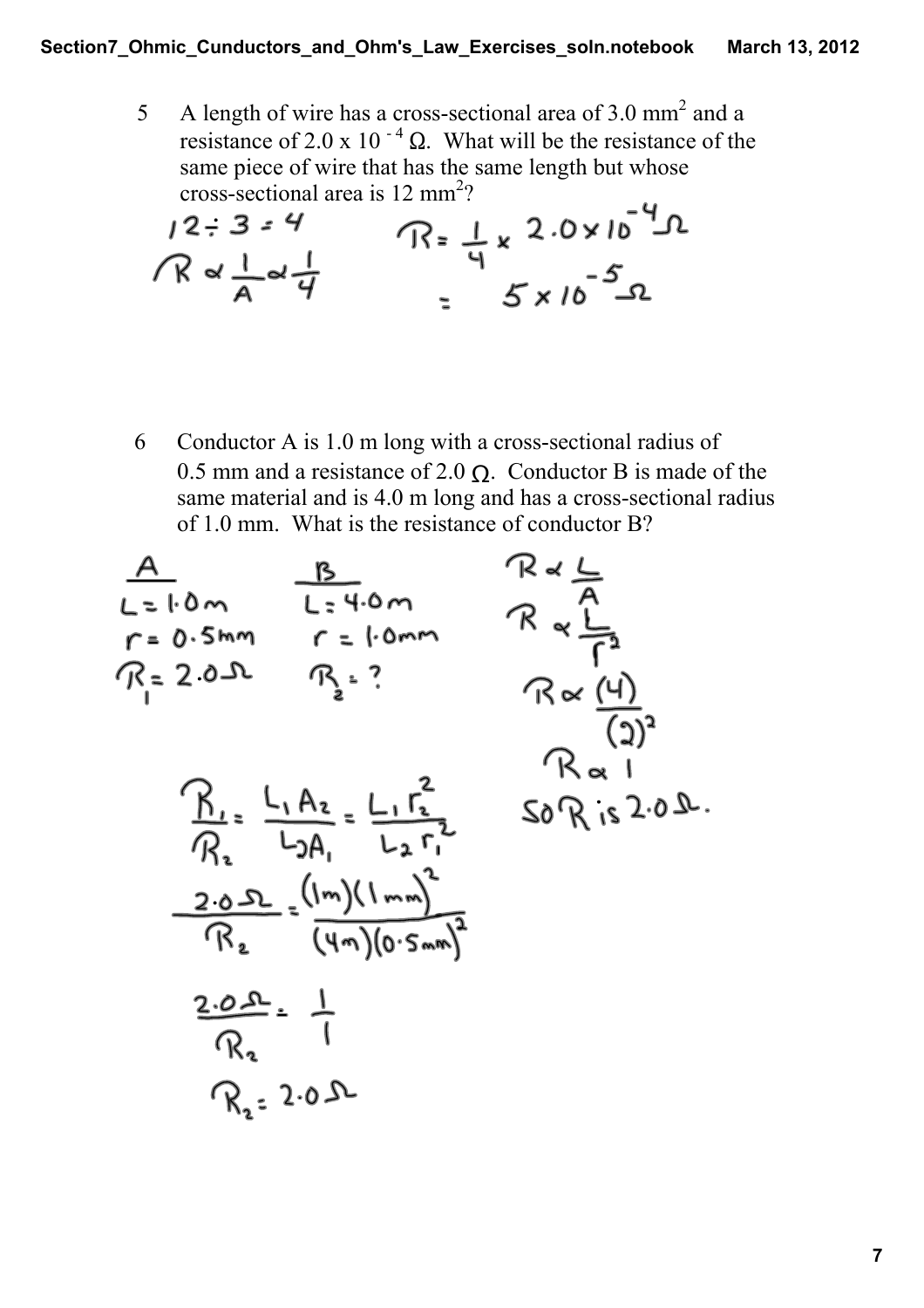7 A resistor with specific dimensions has to be replaced! The same material is available but not in the same dimensions. The original resistor had a length of 20.0 cm and a circular diameter of 8 mm. The new resistor has a diameter of 5.0cm. What length would provide the same resistance?

| old                    | New                                         | R <sub>1</sub> = $Re$         |
|------------------------|---------------------------------------------|-------------------------------|
| $L = 20cm$             | $L = ?$                                     | $L_{1} = \frac{L_{2}}{A_{2}}$ |
| $r = 0.4cm$            | $L_{1} = \frac{L_{2}}{A_{2}}$               |                               |
| $R_{1} = 0.4cm$        | $\frac{L_{1}}{A_{1}} = \frac{L_{2}}{A_{2}}$ |                               |
| $R_{1} = 0.4cm$        | $\frac{L_{1}}{A_{1}} = \frac{L_{2}}{A_{2}}$ |                               |
| $\frac{Q0rm}{(0.4cm)}$ | $= \frac{L_{2}}{Q_{5cm}}$                   |                               |
| $L_{2} = 181cm$        |                                             |                               |
| $L_{3} = 181cm$        |                                             |                               |

8 A 150 m roll of copper wire has a resistance of 1.6  $\Omega$ . What will be the resistance of a 45 m length of wire cut from the roll?

A  
\nL:=150m  
\nR:1.6-2 R:3  
\n
$$
R = 0.48-1
$$
  
\nB  
\n $R = 0.48-1$   
\nR  
\n $R = 0.48-1$   
\nC  
\n $R = 0.48-1$   
\nD  
\n $R = 0.48-1$   
\nE  
\n $R = 1.50m$   
\n $R = 1.50m$   
\n $R = 1.50m$   
\n $R = 1.50m$   
\nR  
\n $R = 1.50m$   
\nR  
\n $R = 1.50m$   
\nR  
\n $R = 1.50m$   
\nR  
\n $R = 1.50m$   
\nR  
\n $R = 1.50m$   
\nR  
\n $R = 1.50m$   
\nR  
\n $R = 0.48-1$ 

9 Two wires are identical except that wire 1 has a cross-sectional area that is 3.5 times that of wire 2. If the resistance of wire 1 is 1.2  $\Omega$ , what is the resistance of wire 2?

$$
R_{1} = 1.2 \text{ R}_{2} = ?
$$
  
\n $A_{1} = 3.5 \text{ x } A_{2} = \text{ X}$   
\n $R_{2} = \frac{A_{2}}{A_{1}}$   
\n $\frac{1.2 \text{ S}}{R_{2}} = \frac{\text{X}}{3.5 \text{ X}}$   
\n $R_{2} = 4.2 \text{ A}$